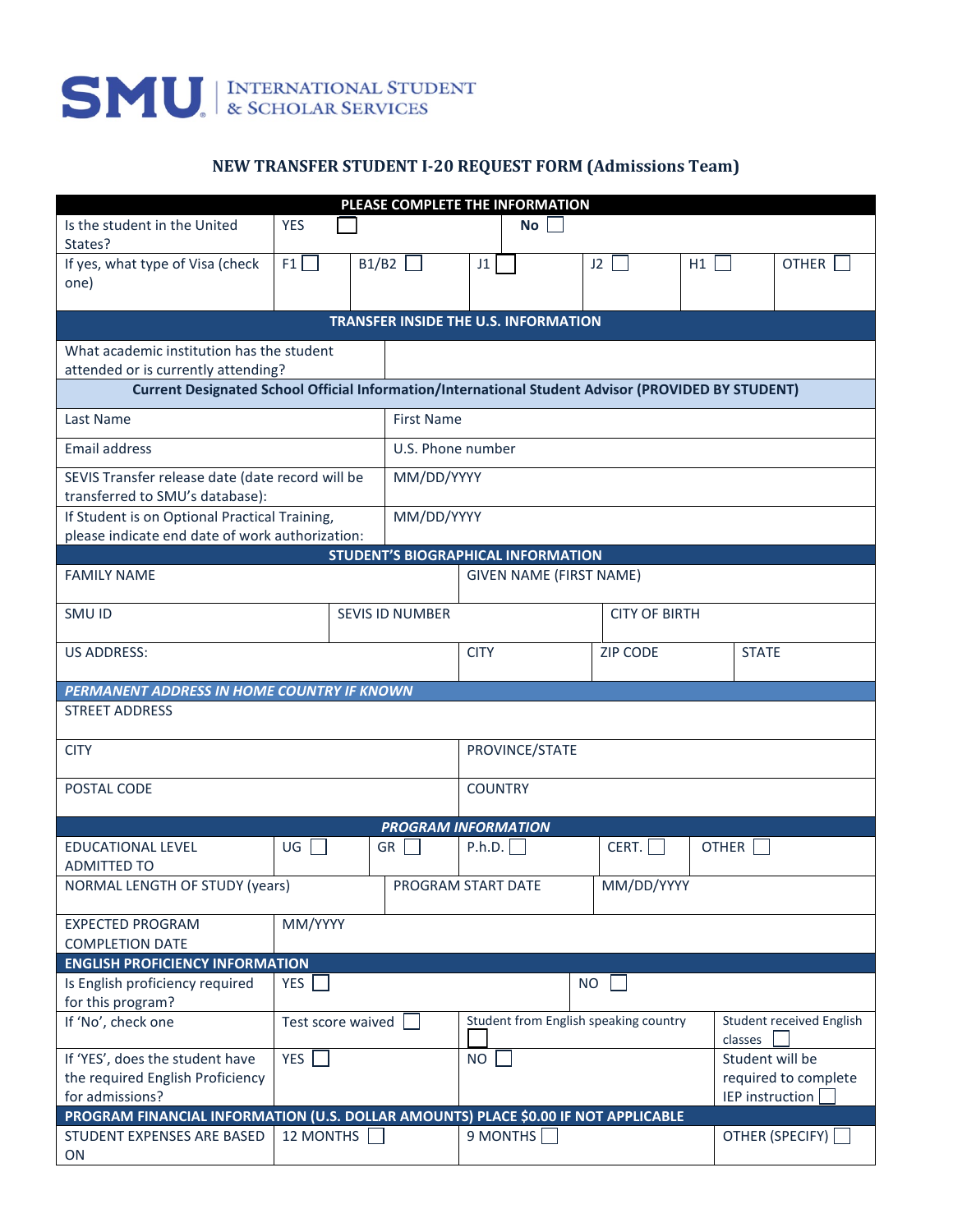| <b>TUITION AND FEES</b>                                                                                                    |                                                                                              |                   | \$                                        |      |             |  |        |                          |  |                    |  |
|----------------------------------------------------------------------------------------------------------------------------|----------------------------------------------------------------------------------------------|-------------------|-------------------------------------------|------|-------------|--|--------|--------------------------|--|--------------------|--|
|                                                                                                                            | <b>STUDENT LIVING EXPENSES</b>                                                               |                   | \$                                        |      |             |  |        |                          |  |                    |  |
|                                                                                                                            | LIVING EXPENSES FOR DEPENDENTS                                                               |                   | \$                                        |      |             |  |        |                          |  |                    |  |
|                                                                                                                            |                                                                                              |                   | \$                                        |      |             |  |        |                          |  |                    |  |
| OTHER COSTS (Please specify)<br>INTERNATIONAL STUDENT FEE                                                                  |                                                                                              |                   |                                           |      |             |  |        |                          |  |                    |  |
|                                                                                                                            |                                                                                              | \$200.00          |                                           |      |             |  |        |                          |  |                    |  |
| <b>TOTAL COST</b><br>STUDENT'S MEANS OF FINANCIAL SUPPORT (U.S. DOLLAR AMOUNT) PLACE AN AMOUNT IN ALL BOXES (\$0.00 IF NOT |                                                                                              |                   |                                           |      |             |  |        |                          |  |                    |  |
|                                                                                                                            |                                                                                              |                   |                                           |      |             |  |        |                          |  |                    |  |
| <b>APPLICABLE)</b>                                                                                                         |                                                                                              |                   |                                           |      |             |  |        |                          |  |                    |  |
| <b>STUDENT'S PERSONAL FUNDS</b>                                                                                            |                                                                                              | \$                |                                           |      |             |  |        |                          |  |                    |  |
| FUNDS FROM SMU:                                                                                                            |                                                                                              |                   | \$<br><b>SCHOLARSHIP</b><br>ASSISTANTSHIP |      |             |  |        |                          |  |                    |  |
| FAMILY FUNDS FROM INSIDE U.S.A.                                                                                            |                                                                                              | \$                |                                           |      |             |  |        |                          |  |                    |  |
| FAMILY FUNDS FROM OUTSIDE U.S.A.                                                                                           |                                                                                              | \$                |                                           |      |             |  |        |                          |  |                    |  |
| OTHER FUNDS FROM INSIDE U.S.A.                                                                                             |                                                                                              | \$<br>SOURCE      |                                           |      |             |  |        |                          |  |                    |  |
|                                                                                                                            | OTHER FUNDS FROM OUTSIDE U.S.A.                                                              |                   | $\overline{\mathsf{S}}$                   |      |             |  |        | SOURCE                   |  |                    |  |
|                                                                                                                            | DEPENDENT INFORMATION (Applies ONLY to spouse or child under the age of 21) if no dependents |                   |                                           |      |             |  |        |                          |  |                    |  |
|                                                                                                                            |                                                                                              |                   | proceed to shipping information           |      |             |  |        |                          |  |                    |  |
|                                                                                                                            | Dept #1 DOES YOUR STUDENT NEED AN I20                                                        |                   | <b>SMU ID</b>                             |      |             |  |        |                          |  |                    |  |
|                                                                                                                            | <b>FOR A SPOUSE YES</b>                                                                      | <b>NO</b>         |                                           |      |             |  |        |                          |  |                    |  |
| <b>FAMILY NAME</b>                                                                                                         |                                                                                              |                   | <b>GIVEN NAME</b>                         |      |             |  |        |                          |  |                    |  |
|                                                                                                                            |                                                                                              |                   |                                           |      |             |  |        |                          |  |                    |  |
| DATE OF                                                                                                                    | MM/DD/YYYY                                                                                   |                   | <b>GENDER</b>                             |      | MALE        |  |        | FEMALE                   |  | <b>OTHER</b>       |  |
| <b>BIRTH</b>                                                                                                               |                                                                                              |                   |                                           |      |             |  |        |                          |  |                    |  |
| <b>ATTACHMENTS</b>                                                                                                         |                                                                                              |                   | <b>PASSPORT</b>                           |      |             |  |        | MARRIAGE CERTIFICATE     |  |                    |  |
|                                                                                                                            |                                                                                              |                   |                                           |      |             |  |        |                          |  |                    |  |
|                                                                                                                            | Dept #2 DOES YOUR STUDENT NEED AN I20                                                        |                   |                                           |      |             |  |        |                          |  |                    |  |
|                                                                                                                            |                                                                                              | NO                | <b>SMU ID</b>                             |      |             |  |        |                          |  |                    |  |
|                                                                                                                            | FOR A CHILD? YES                                                                             |                   |                                           |      |             |  |        |                          |  |                    |  |
| <b>FAMILY NAME</b>                                                                                                         |                                                                                              | <b>GIVEN NAME</b> |                                           |      |             |  |        |                          |  |                    |  |
|                                                                                                                            |                                                                                              |                   |                                           |      |             |  |        |                          |  |                    |  |
| DATE OF                                                                                                                    | MM/DD/YYYY                                                                                   |                   | <b>GENDER</b>                             |      | MALE        |  |        | FEMALE                   |  | OTHER              |  |
| <b>BIRTH</b>                                                                                                               |                                                                                              |                   |                                           |      |             |  |        |                          |  |                    |  |
| <b>ATTACHMENTS</b>                                                                                                         |                                                                                              |                   | PASSPORT<br><b>BIRTH CERTIFICATE</b>      |      |             |  |        |                          |  |                    |  |
|                                                                                                                            |                                                                                              |                   |                                           |      |             |  |        |                          |  |                    |  |
|                                                                                                                            | Dept #3 DOES YOUR STUDENT NEED AN I20                                                        |                   | <b>SMU ID</b>                             |      |             |  |        |                          |  |                    |  |
|                                                                                                                            | <b>FOR CHILD #2 YES</b>                                                                      | <b>NO</b>         |                                           |      |             |  |        |                          |  |                    |  |
| <b>FAMILY NAME</b>                                                                                                         |                                                                                              |                   | <b>GIVEN NAME</b>                         |      |             |  |        |                          |  |                    |  |
|                                                                                                                            |                                                                                              |                   |                                           |      |             |  |        |                          |  |                    |  |
| DATE OF                                                                                                                    | MM/DD/YYYY                                                                                   |                   | <b>GENDER</b>                             |      | MALE $\Box$ |  |        | FEMALE                   |  | <b>OTHER</b>       |  |
| <b>BIRTH</b>                                                                                                               |                                                                                              |                   |                                           |      |             |  |        |                          |  |                    |  |
| <b>ATTACHMENTS</b>                                                                                                         |                                                                                              |                   | PASSPORT<br><b>BIRTH CERTIFICATE</b>      |      |             |  |        |                          |  |                    |  |
|                                                                                                                            |                                                                                              |                   |                                           |      |             |  |        |                          |  |                    |  |
|                                                                                                                            | Dept #4 DOES YOUR STUDENT NEED AN I20                                                        |                   | <b>SMU ID</b>                             |      |             |  |        |                          |  |                    |  |
|                                                                                                                            | FOR CHILD #3 YES                                                                             | NO <sub>1</sub>   |                                           |      |             |  |        |                          |  |                    |  |
| <b>FAMILY NAME</b>                                                                                                         |                                                                                              |                   | <b>GIVEN NAME</b>                         |      |             |  |        |                          |  |                    |  |
|                                                                                                                            |                                                                                              |                   |                                           |      |             |  |        |                          |  |                    |  |
| DATE OF                                                                                                                    | MM/DD/YYYY                                                                                   |                   | GENDER                                    |      | MALE        |  | FEMALE |                          |  | OTHER <sup>[</sup> |  |
| <b>BIRTH</b>                                                                                                               |                                                                                              |                   |                                           |      |             |  |        |                          |  |                    |  |
| <b>ATTACHMENTS</b>                                                                                                         |                                                                                              |                   | PASSPORT                                  |      |             |  |        | <b>BIRTH CERTIFICATE</b> |  |                    |  |
|                                                                                                                            |                                                                                              |                   |                                           |      |             |  |        |                          |  |                    |  |
|                                                                                                                            | Dept # 5 DOES YOUR STUDENT NEED AN I20                                                       |                   | <b>SMU ID</b>                             |      |             |  |        |                          |  |                    |  |
| FOR CHILD #4 YES<br>NO <sub>1</sub>                                                                                        |                                                                                              |                   |                                           |      |             |  |        |                          |  |                    |  |
| <b>FAMILY NAME</b>                                                                                                         |                                                                                              | <b>GIVEN NAME</b> |                                           |      |             |  |        |                          |  |                    |  |
|                                                                                                                            |                                                                                              |                   |                                           |      |             |  |        |                          |  |                    |  |
| DATE OF                                                                                                                    | MM/DD/YYYY                                                                                   |                   | GENDER                                    | MALE |             |  | FEMALE |                          |  | <b>OTHER</b>       |  |
| <b>BIRTH</b>                                                                                                               |                                                                                              |                   |                                           |      |             |  |        |                          |  |                    |  |
| <b>ATTACHMENTS</b>                                                                                                         |                                                                                              |                   | PASSPORT                                  |      |             |  |        | <b>BIRTH CERTIFICATE</b> |  |                    |  |
|                                                                                                                            |                                                                                              |                   |                                           |      |             |  |        |                          |  |                    |  |